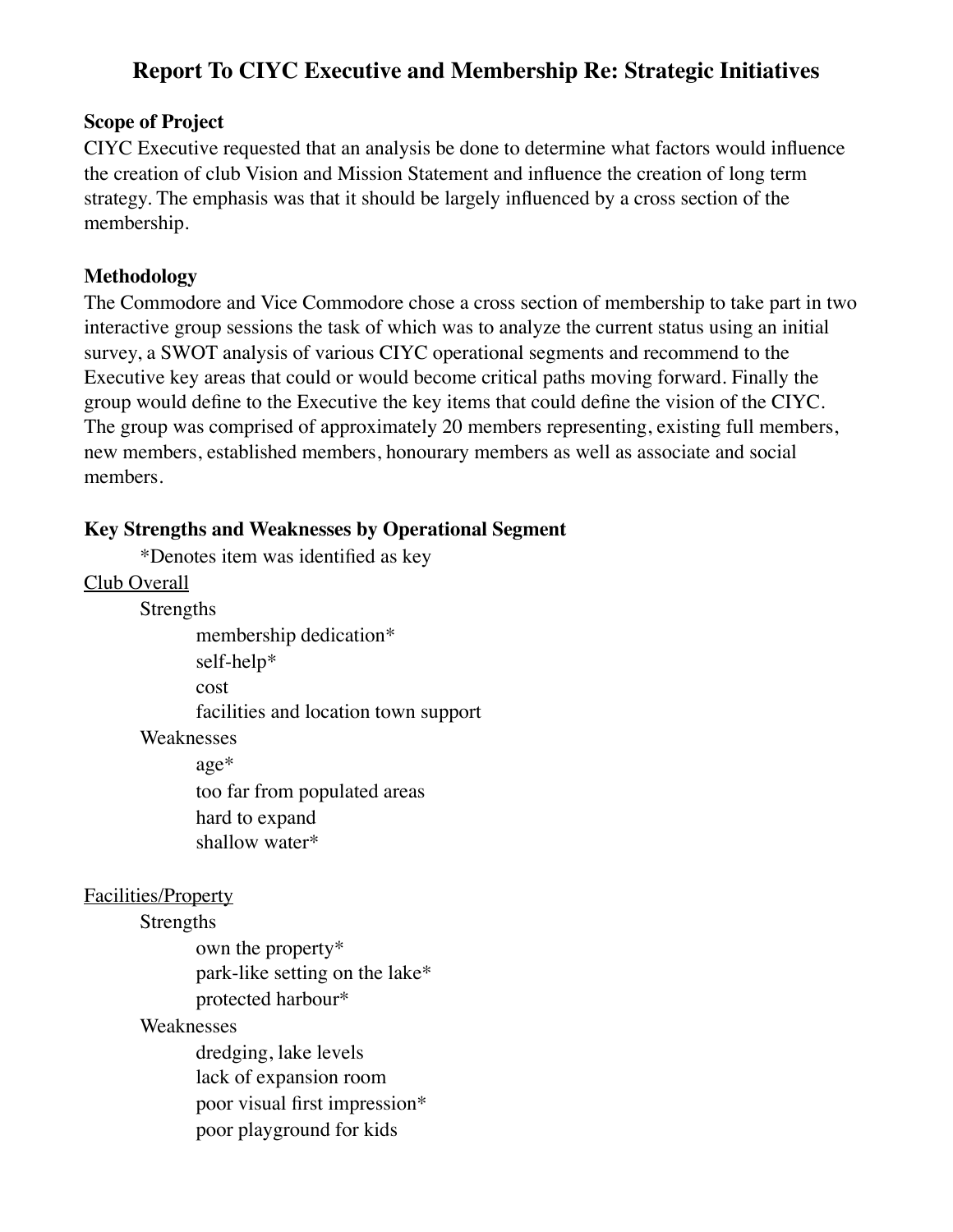#### Membership

#### Strengths

bond through sailing\*

not expensive\*

Weaknesses unsocial/cliquish, do not handle new members well no young sailors\* supportive of social events

#### Social

Strengths

hold membership together\*

cost\*

big 3 events and growing

### Weaknesses

nothing for kids\* poor member support need to contact and get more people to commit no winter events

#### The Executive

#### **Strengths**

Guided by good governance\* communicate well\* thinks like the membership

#### Weaknesses

loose cannons ... people trying to run the club from outside the executive\* lack of people wanting to take on Exec. Positions\* lack of transparency term of office too short needs to spend more time on community relations (Town, Melton's)

### Learn to Sail

#### Strengths

national accreditation good volunteers promotes new and younger members

#### Weaknesses

hard to find instructors cost to train losses money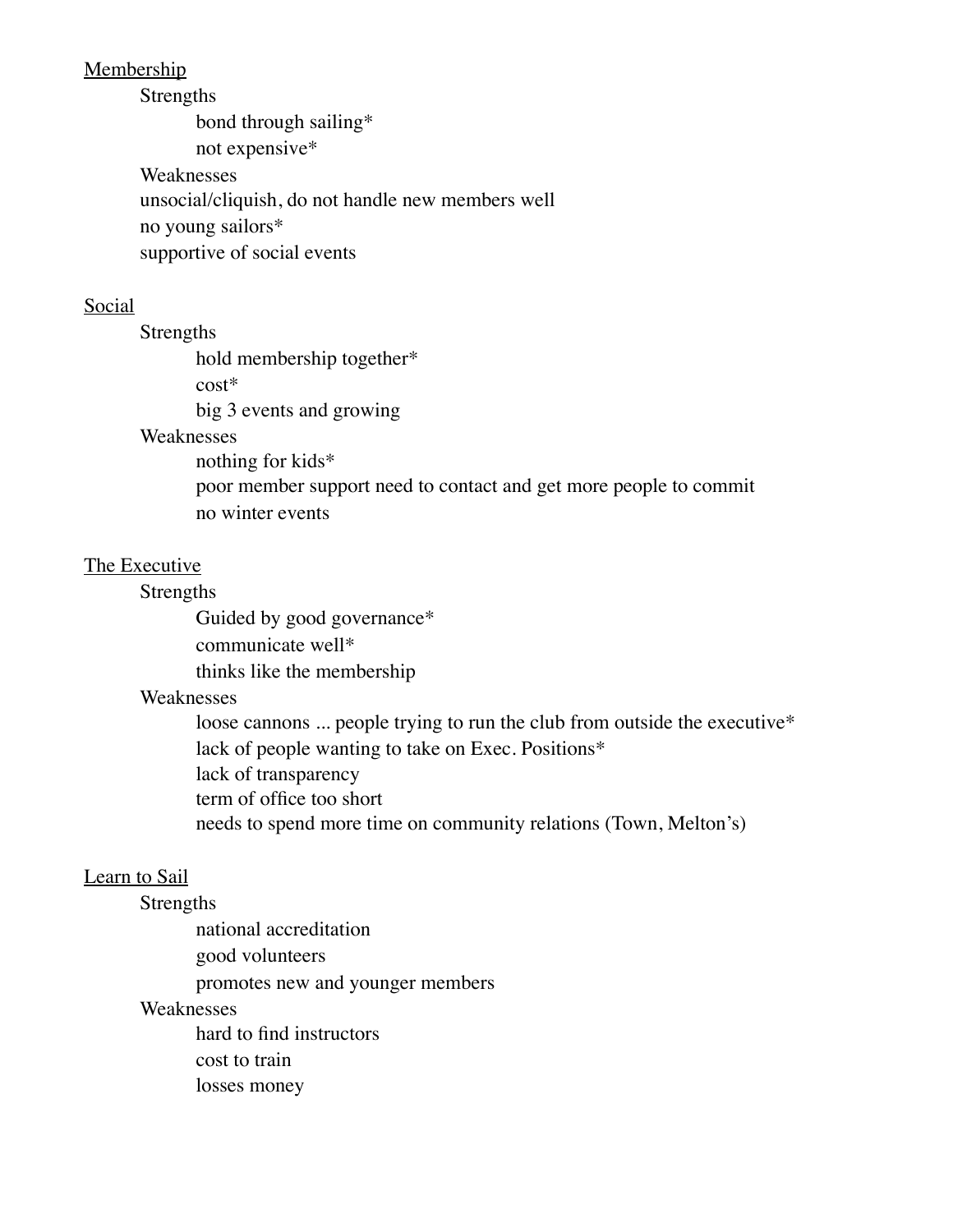Racing

Strengths

competitive organized regular social Weaknesses level of participation no development series/ instruction/ blue racers in decline rules unclear intimidating

# **Part II Recommended Actions**

After dialogue on the above assessments the group offers its thoughts to the Executive for consideration as detailed below:

# **Property**

Our location is second to none offering one of the only direct lake accessible yacht clubs in the area, combined with its park like setting, we should be exploiting these through promotion. We recommend that Executive keep the upkeep of grounds and clubhouse foremost in its future planning including the visual first impression of the club which needs attention. Playground facilities are poor and if we are to attract youth we must start by providing the

youngest with a safe, more up to date play area.

We must look like a Yacht Club and the best Yacht Club we can be.

# Dredging

This may be our single biggest operational concern and if not continued create the biggest threat to the operation of the yacht club. The group discounted its relationship with the town and other stakeholders such as Melton's and Erie View. There was concern that our relationship with our dredging stakeholders may not be as sound as we think and notwithstanding given the critical and financial importance we encourage the Executive to give strong consideration to renewed and higher level association with stakeholders.

# Membership

We have a good story to sell but we need to sell it. Our Full Membership is constrained by space but we feel a full membership status needs to be maintained and even a waiting list would be a positive.

Whilst age and the need the need for youthful members is paramount due to our ageing membership the group identified that we should not be pushing youth at the expense of our wise and valued more senior memberships. We look to the Executive to balance the membership. In respect of older members we ask their needs be considered when upgrading facilities , items like picnic benches do not always go well with tired knees and backs.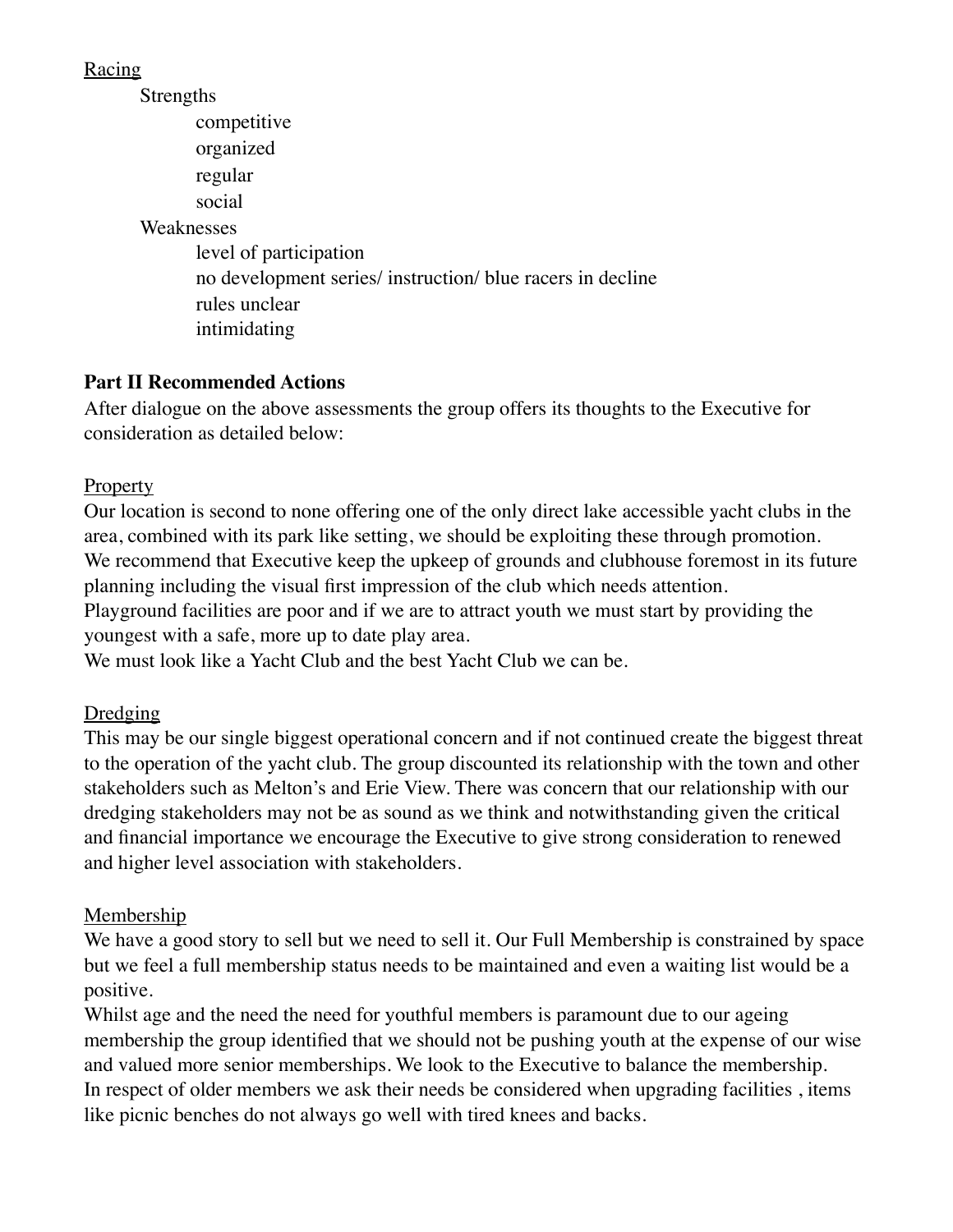Finally, we recommend that new members are integrated into the club using a mentoring or buddy system. We want to remind all existing members that a simple hello or introduction will be most welcome by a new member. Perhaps a picture board of all members.

## **Social**

Social does a great job we want to remind them to keep changing up a bit. Perhaps look at smaller lower key winter activities such as winter pot lucks.

There was concern that the burden of social fell on the shoulders of too few and could be assisted by more volunteers and the appointment of a Champion for each event. We need to utilize the web site more to promote social.

# The Executive

The Executive needs to work on more timely communication and more transparency. Minutes on the web site are old and out of date (at the time of this writing the most up to date minutes were from 10 August).

The group feels there are splinter groups that whilst operating with good intentions are acting independently fro the Executive and hence the membership on numerous projects. The group feels to be more effective these groups need to be constrained. The Executive needs to regain control.

To address lack of new blood on the Executive the group encourages the Executive to engage the Nominating Committee earlier in the year so it can identify possible candidates earlier perhaps encourage more people to participate. July was a date to be considered.

We feel that the current term of the Executive at one year is too short to fulfil plans and mandates. Although we encourage a longer term, perhaps two years, we feel that too long a term may be detrimental and a max term be imposed also.

The Executive needs to develop a stronger relationship with the town.

# The Town and Stakeholders

The relationship around the town came up in our discussions more than any other topic. Concerns ranged from costs to CIYC if the town decided to stop dredging to damage to our relationship with the town based on what was perceived by the group to be antagonistic discussions in the past.

We encourage the current Executive to explore the current relationship with all stakeholders and rebuild where necessary. We hope the Executive considers a formal structure to ensure timely and accurate communication.

## Greening of the CIYC

Not a lot of time was spent on this subject other than to say we must be aware of and strive to be as green as possible in as many areas as we can.

Elimination of paper plates through the addition of a dishwasher was raised as well as being conscious of latest technology such as LED lighting.

There was a caution that green can be expensive. It was recommended we be aware of changing legislation and ligase with other clubs to see how they handle waste, toxic paints etcetera.